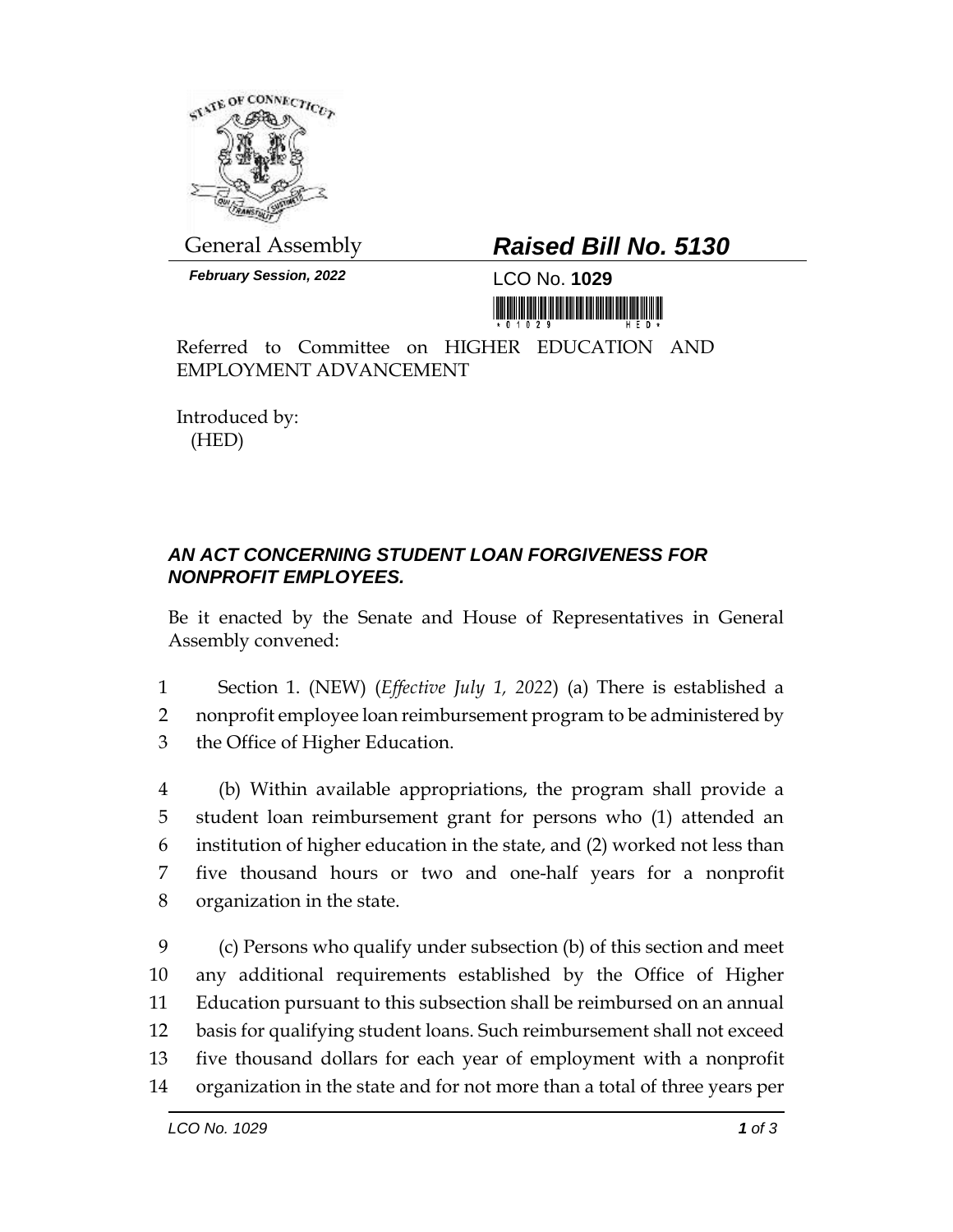person. A person qualifying under subsection (b) of this section shall only be reimbursed if such person is employed by a nonprofit organization in the state at the time of application for loan reimbursement pursuant to this section. The Office of Higher Education may develop additional eligibility requirements for recipients. Such requirements may include income guidelines. Persons may apply for grants to the Office of Higher Education at such time and in such manner as the executive director of said office prescribes.

- (d) Any unexpended funds appropriated for purposes of this section shall not lapse at the end of the fiscal year but shall be available for expenditure during the next fiscal year.
- (e) For the fiscal year ending June 30, 2023, the Office of Higher Education may use up to five per cent of the funds appropriated for purposes of this section for program administration, promotion and recruitment activities.
- Sec. 2. (NEW) (*Effective July 1, 2022*) (a) There is established a nonprofit health care employee loan reimbursement program to be administered by the Office of Higher Education.

 (b) Within available appropriations, the program shall provide a student loan reimbursement grant for persons who (1) attended an institution of higher education in the state, and (2) worked as a health care provider or in a health care supporting role, as determined by the executive director of the Office of Higher Education, for a nonprofit organization in the state during the public health emergency declared by Governor Ned Lamont related to the COVID-19 pandemic and for not less than one year after the cessation of such public health emergency.

 (c) Persons who qualify under subsection (b) of this section and meet any additional requirements established by the Office of Higher Education pursuant to this subsection shall be reimbursed on a one-time basis for qualifying student loans. Such reimbursement shall not exceed five thousand dollars. A person qualifying under subsection (b) of this